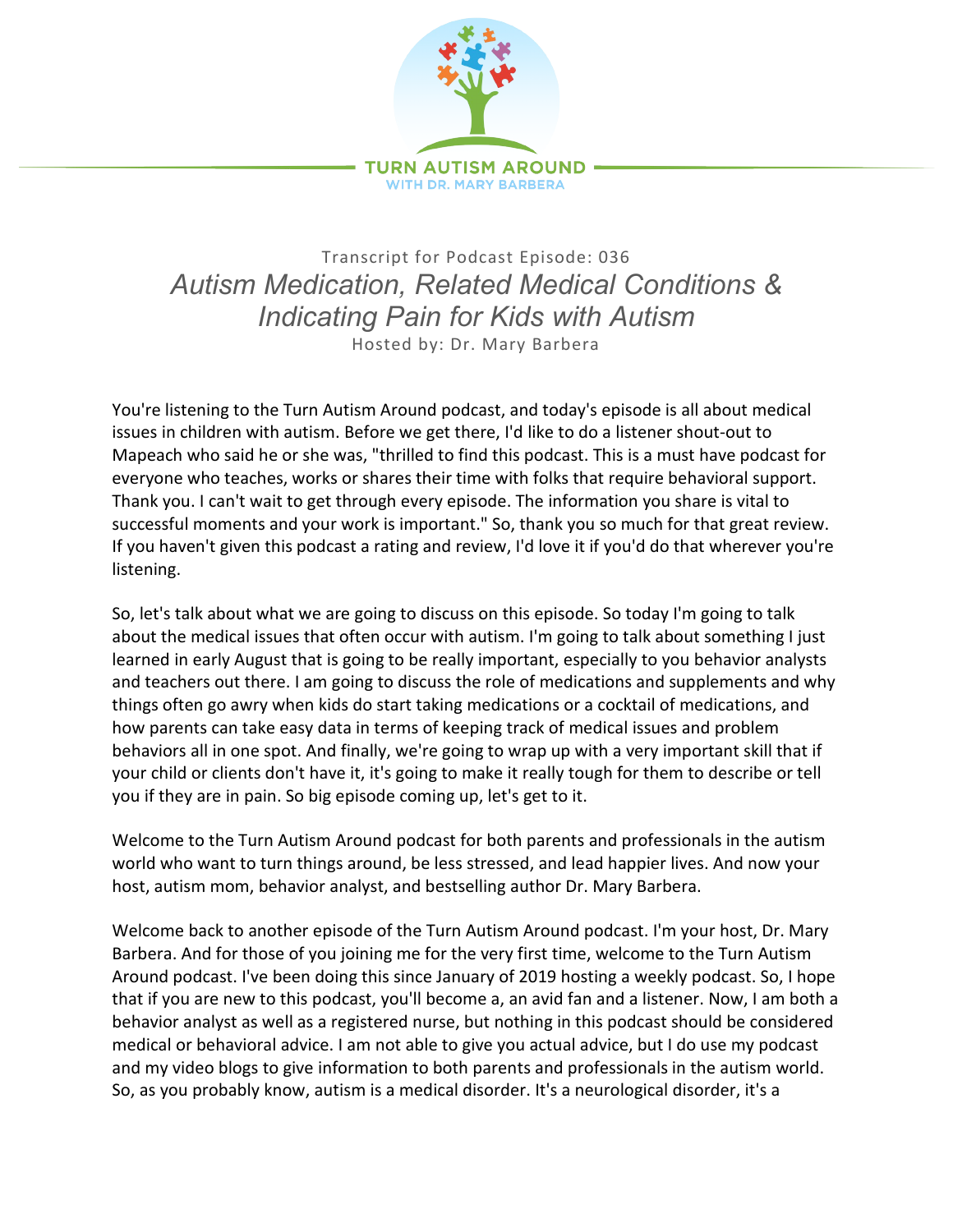developmental disorder, and it's a behavioral disorder. It does get diagnosed by developmental pediatricians, psychologists, neurologists, and some people are even now speculating that autism may be an immunological disorder.

So, lots of different specialties in terms of medical treatment and medical diagnoses for autism. And lots of kids and adults with autism have what we call comorbid conditions. And comorbid conditions mean that it's autism plus other things. So many of our children have diagnosed speech and language disorders and apraxia and they also, many children have ADHD. Many children and adults have depression, anxiety, there's autoimmune problems, there's GI disorders, there's sleep disorders, feeding disorders, all of that. My son has an autonomic nervous system dysfunction. So, all of those other conditions that aren't a part of autism often come with autism. And so, it makes the medical and behavioral treatment very complex.

I have done several video blogs on the topic of medical issues, medication, how to teach a child to indicate they're in pain, the difficulty and impossibility of quote unquote ruling out medical problems. And so, you can Google any blogs I'm talking about. You can always Google Mary Barbera plus whatever topic. So, medications, how to teach a child pain, you can Google that. We will also link all the video blogs that I've done on medical topics right here in the show notes. So, you can go to the show notes by going to Marybarbara.com/36. I also did two recent podcasts with physicians, with medical doctors, one of which is episode number 28. Again, Marybarbera.com/28 and that is a whole episode with Dr. Michael Murray, who is Lucas's psychiatrist who diagnosed the autonomic nervous system dysfunction and put Lucas on a medication that literally changed his life and my life. So, you want to check that out; Dr. Michael Murray.

I also last week had on Dr. James Coplan who is a retired physician, a developmental pediatrician who diagnosed Lucas in 1999 with moderate to severe autism. And Dr. Copeland has a vast amount of experience, decades of experience diagnosing autism, treating comorbid conditions, using medications, ruling out hearing loss, ruling out genetic complications and all sorts of things. So, you can check out Dr. James Coplan's podcast interview as well.

So, as an RN, a registered nurse, I know my son specifically who's in his early twenties as well as many of my past clients have medical issues. They are medically ill or have some kind of medical issue that's actually contributing to their problem behaviors. And I know this, I've proved this with Lucas and we're going to talk about keeping data and how I would suggest you do that coming up in a little bit. But before we get there, let me switch hats from my registered nurse hat to my hat as a board-certified behavior analyst. Okay.

So, I want to talk about the four functions of behavior. And I want to just describe this very in Layman's terms, as Layman as I can get. So, we have four functions of behavior and one function is the child cries or hits or, you know, hits, bites, kicks, screams. So, let's just say child bites his hand. The first one function is what we call socially mediated positive reinforcement, which means in the past when he's bit his hand, it has meant that something good happens. He has received positive reinforcement that has followed biting his hands. So, this might be the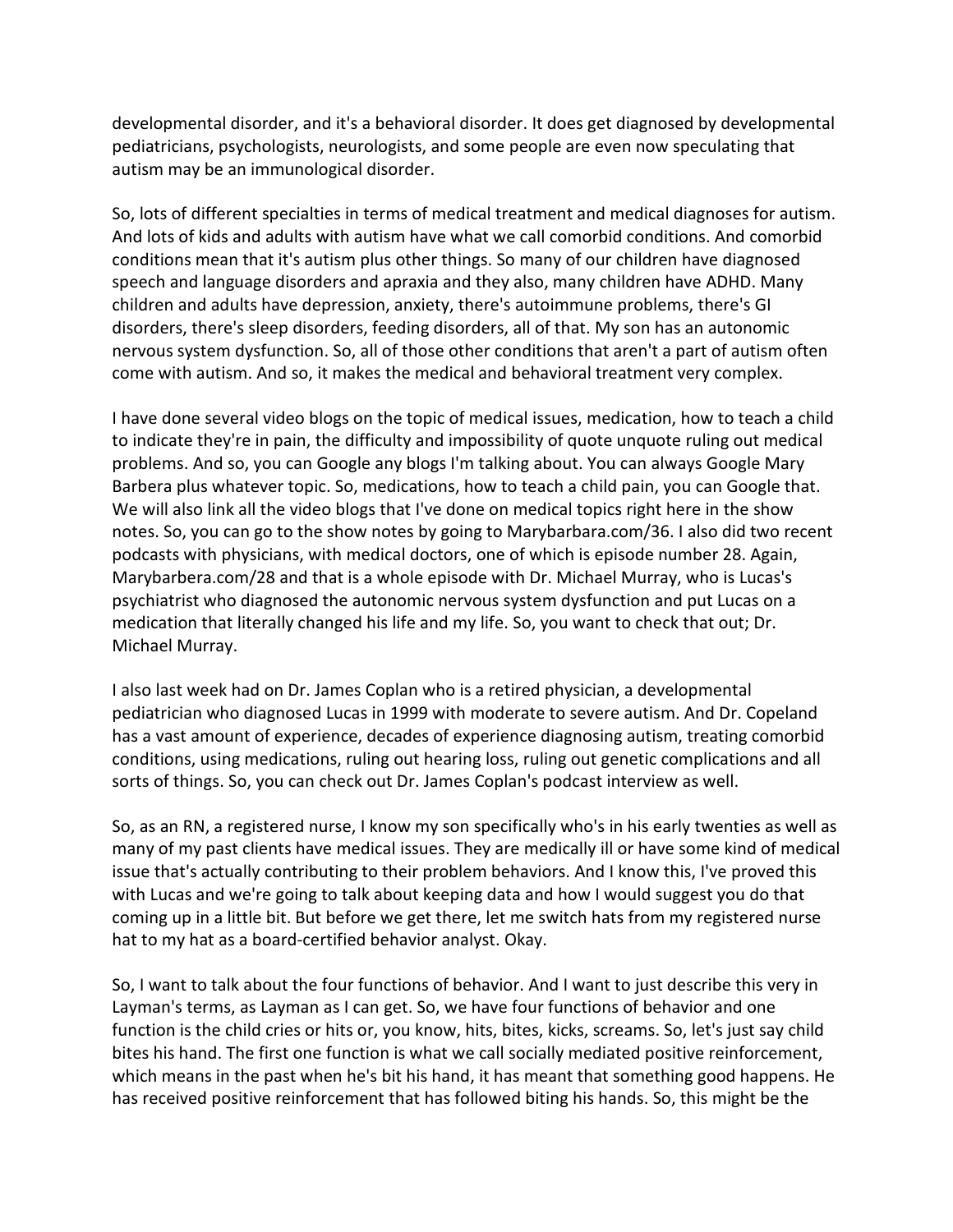child bites his hands because he wants something. And in the past, he's gotten it. So, this could be child wants candy in the candy aisle at the grocery store. Okay? So that's the first function. Socially mediated, positive reinforcement. Socially mediated means people are involved and positive means he's, he receives the candy, he's given the candy.

Then we have socially mediated negative reinforcement. Let's take still... We're talking about the same child, Johnny, he bites his hand when he doesn't want to do something to get out of something. So, it's time to take a bath, bites his hand, and then mom says, well, you know what? He got a bath last night. He's not that dirty. Let's not do it. And now Johnny has learned, okay so I bite my hand to get things. I bite my hand to get out of things. That's socially mediated negative reinforcement. So, both of those functions, people are involved. We tend to see those functions a lot in the classroom setting and home settings. And this isn't just for children with autism, this is children, adults. These are functions that have been proven as to why behaviors occur. Okay, so we have the two socially mediated functions and then we have two additional functions that are called automatic, which means people don't have to be involved.

The adults don't have to be in the picture, they can be included in the environment, but it's not that they are adding or taking away. So, we have the automatic positive reinforcement. So, it tends to feel good or sound good to the student or the child and Johnny may bite his hand just to stimulate himself. I know that sounds weird because you would think that that would cause pain, but you know, even, let's just say he's not really biting on his hands, he's biting the cuticles of his fingers and he's biting them kind of raw. He's doing that because he likes the way it feels potentially. Let's use another example, like self-stimulatory behavior where the child might be rocking, might be verbal stemming like blah, blah, blah, blah, blah, blah, blah, making noises. Because either way, this positive reinforcement, this stemming or this biting on the cuticles or this rocking, some headbanging may occur, is because the child doesn't have the language, doesn't have the play skills and other skills that are needed to occupy his mind.

Okay. So that's automatic positive reinforcement. And then we have the automatic negative reinforcement, which is pain attenuation. So, a child might bite his hand if he's in pain or stress. And this is what happened to Lucas. He, when he was 13 or 14 years old, he started to bite his hand, and he also at that point was able to tell us he had headache. And so, he's biting his hand and he was saying head hurts, and it was like stabbing pain that I think the biting actually drew his attention to the pain in his hand. And then the headache miraculously went away even before I could run downstairs to get Mottram. So, it seems like it... Why would that be?

So, the thing I learned in early August, I went to the national autism conference at Penn State University and I've been there many times. It's a great conference. It's always in early August and it's always great. And they do live streaming and they, some of the three-hour lectures are recorded. And I saw Dr. Tim Bohmer there who's an expert in these four functions of behavior. He was talking a decent amount about automatic positive and negative reinforcement. And so, I am going to link that in the show notes so that you can watch the lecture by Dr. Tim Bohmer if you are interested. I think it's fascinating lecture, and I asked him the question... I was interested in studies on automatic negative reinforcement, the pain attenuation, because I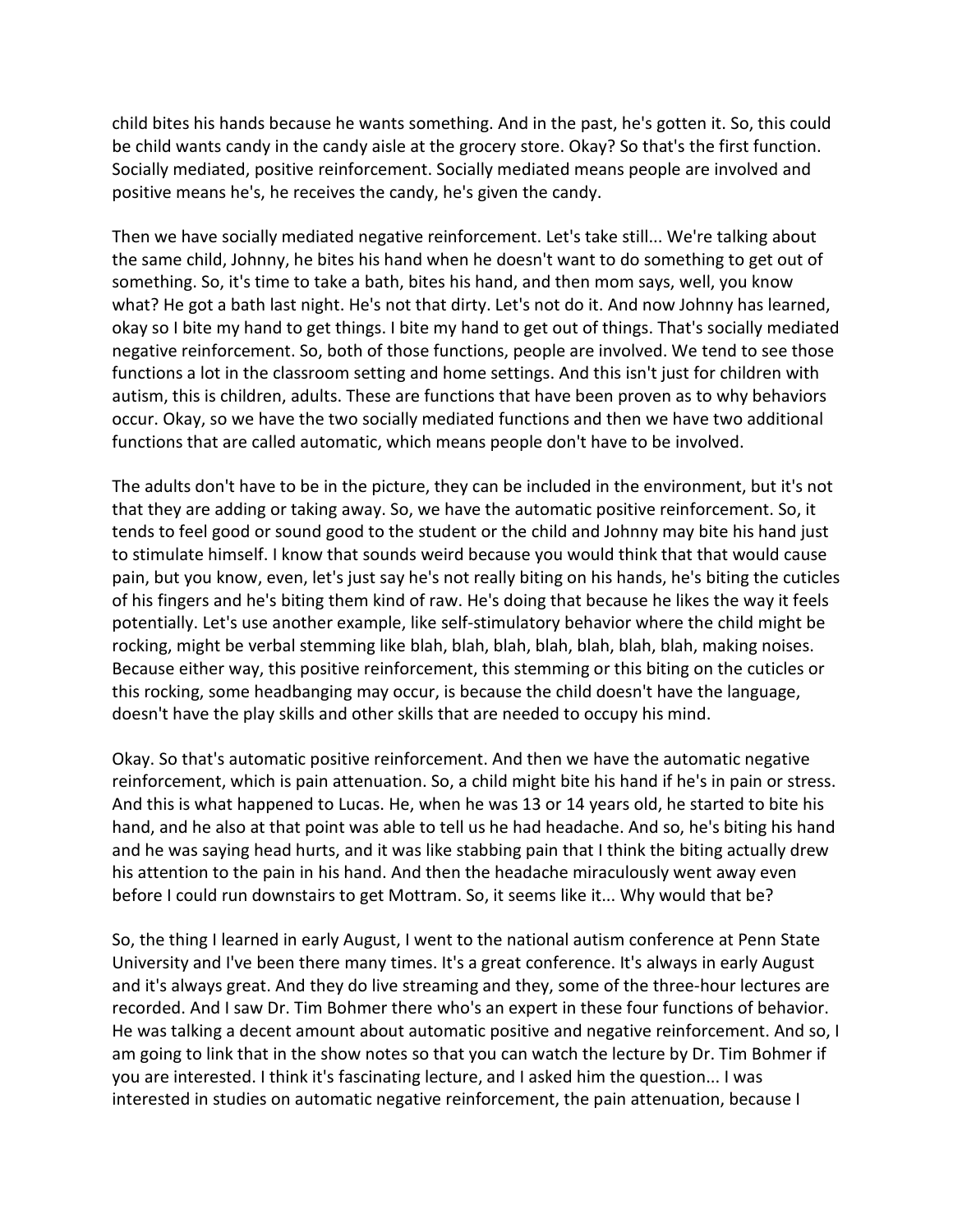have a strong interest in this. I know that over time it's been proven that Lucas's self-injurious behavior and aggression was related to pain and distress. And so when I asked Dr. Tim Bohmer about the studies on automatic negative reinforcement, he said right away that there are zero studies on automatic negative reinforcement and that he also added later in the lecture that all animals like monkeys and birds and rats, they bite on things when they're in distress, when they're in pain or stressed.

And so, he hypothesizes that some of the biting behavior, biting on your hand or biting others, could definitely indicate that the child is in some kind of distress and possibly pain. He also added that in the past before anesthesia that humans were taught or given a towel to bite on. My dad said like in the cowboy movies that to get a bullet out they'd often show a towel on a person biting on a towel. So, so just after seeing Dr. Bohmer and him talking about biting and other species and that... I just was more interested in, in doing this episode for this podcast. And I'm also trying to tell behavior analysts, like we can't just use bite guards and use helmets if the kids are having self-injurious behavior. We really need to get to the bottom of this and we are, by our ethical code... behavior analysts need to have these medical conditions ruled out before we go treating problem behaviors with keeping the demand on procedure, which I don't recommend hardly at all. And all kinds of behavioral procedures we need to figure out what's going on medically. And it's really impossible when children are either not speaking at all or have limited language.

And I'm going to talk about ways we can get kids to indicate they're in pain. But I think a big issue is that we, you know, you'll read a report and you're a behavior analyst and you'll read a report, oh, that the mom took Johnny to the doctor and there are no medical concerns. So, we need to just treat him like it's all behavioral, but nothing's just all behavioral. I mean, there's so many things going on within each child and this is a big problem. So, if you're a BCBA, the other thing I want to mention... Or a teacher or part of an IEP team, there tends to be a lot of talk of, you should put Johnny on medication. And in my video blog where I talk about Lucas's journey with supplements and medications, I tell people at the end, I'm like, do not say this child should be on medication. If you are a nonmedical professional, you can't even imagine.

I'm a registered nurse, I'm a behavior analyst, I'm married to a physician. It is complex and each child is so different. What's going on medically? And it's so hard to tell, so don't be too quick to blame it on just get them on a medication because it's very, very complex. Just very briefly, I just want to tell you a little bit about Lucas's journey with supplements and medication.

Lot of behavioral analysts and education professionals think supplements are all bad and pseudoscience and regular traditional medicine are all good. But from my experience early on, Lucas was a very picky eater. He had to be treated with a feeding disorder at Children's hospital. But somewhere around the time of his diagnosis, before he was treated with a feeding disorder, I was told, you know, put him on a multivitamin. So, I don't know what Multivitamin I put on, but 20 minutes or 30 minutes within administration of this Multivitamin, Lucas would become agitated. And so, I started to like really to question like, what is in in the supplement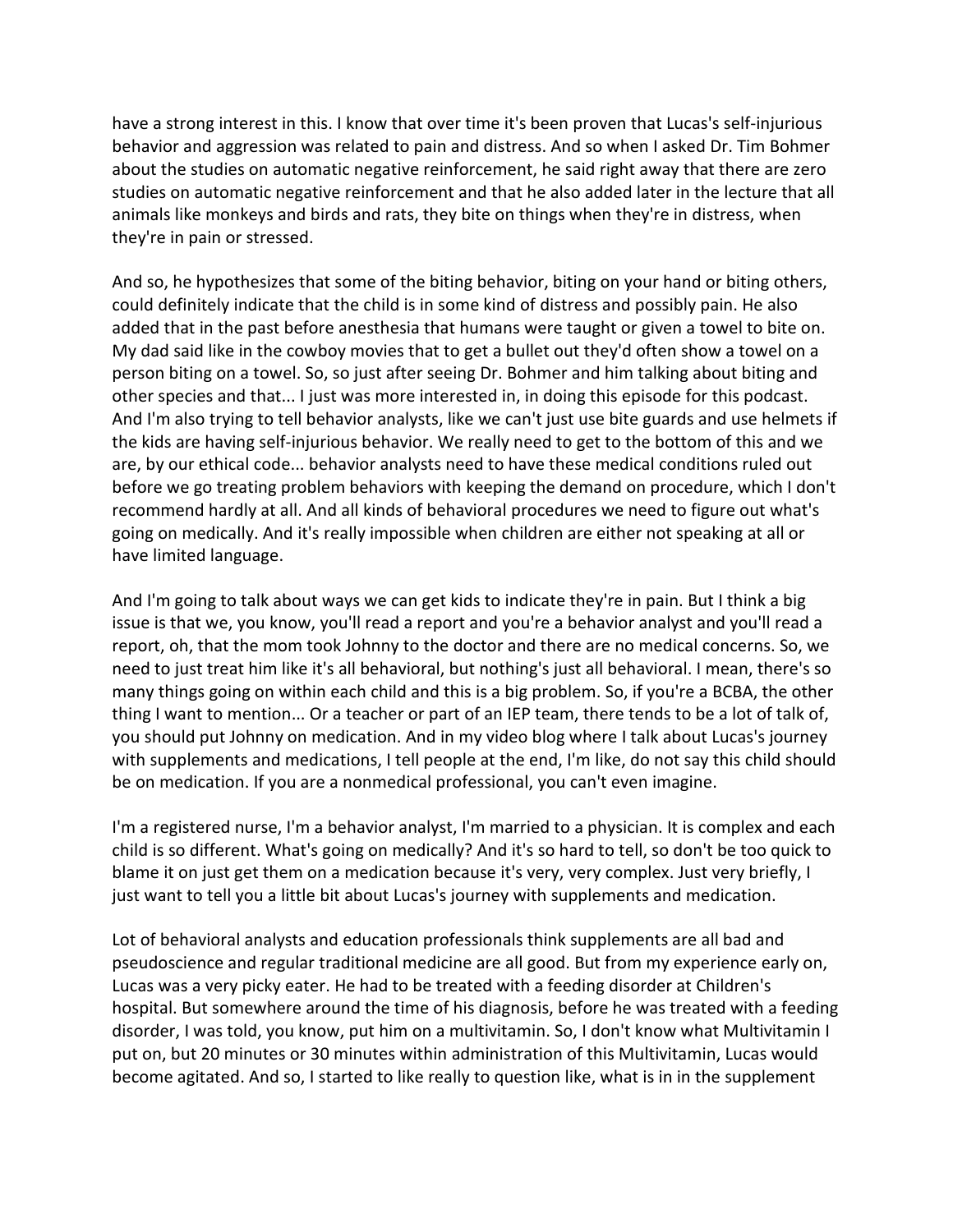multivitamin that might be causing agitation? And at the same time, I started to learn about some work done at Hershey Medical Center on the zinc to copper ratio.

Now the zinc copper ratio was really out of whack in many children with autism. And so, we had some blood tests done, the zinc level, the copper level, and we found that Lucas's zinc was low, and his copper was too high. And so, we added a zinc supplementation and he's still on that two decades later. But the other part of the zinc to copper ratio is that we need to avoid copper. And there was copper in Lucas's multivitamin and in fact, many multivitamins contain copper and that was just enough to get him agitated. And who would have thought, you know, that is just bizarre. So, then a few years later, Lucas started having acute onset tics. He had tics and were treated with antibiotics. And eventually was diagnosed with PANS, pediatric autoimmune neuropsychiatric syndrome. I did a video blog on PANS. And then with Dr. Murray when he was 18 years old, he was diagnosed with an autonomic nervous system dysfunction and he's been doing really well on a beta blocker, which is a cardiac medicine for that autonomic nervous system dysfunction.

So obviously very, very complicated and I don't want to bore you with Lucas's story, but within each child there could be a real a journey with medical issues and medications and supplements that involves lots of twists and turns. So, I do want you to realize that it's, it's extremely complex.

Okay, so how do we keep data on problem behaviors and medical issues all at the same time? And one of the things I found, and I used to do this all the time too, is we would get these clickers, these tally counter clickers. I got these on Amazon, these colorful ones, but as a behavior analyst and I've seen many behavior analysts continue to do this is they count problem behavior on this clicker. And they might have actually five or 10 clickers all rolled together, and rubber banded together, and they might keep track of there's two kicks and there's three bites or bite attempts and there's hit and all this focus on problem behaviors clicking.

I would not recommend clicking problem behaviors because the child can hear it and it is an audible marker. I'd since I've been TAGTEACH certified, I did a recent podcast episode with Teresa McKeon all about TAGTEACH. I'm very careful to now use clickers like this for pro-social good behavior we want like language and great skills walking with me not darting all the positive behaviors, writing your name, participating hand raised. Those are the behaviors I click cause the child can hear that we can after 50 points we can get a reinforcement, do whatever, but I find that clicking problem behaviors is not what I'd recommend. I do recommend more of a partial interval data collection form, which I explained within my online courses. But real briefly I do recommend, and I did a video blog on this, is for parents to keep a calendar, a dedicated paper calendar with everything that's going on medically.

Now we keep a calendar now for Lucas's staff is in pencil. We have two writing instruments in the front here. One is a red pen and that is all medical issues. So, some of the medical issues we keep track of here are allergy shots, because we do notice that when an allergy shot is due or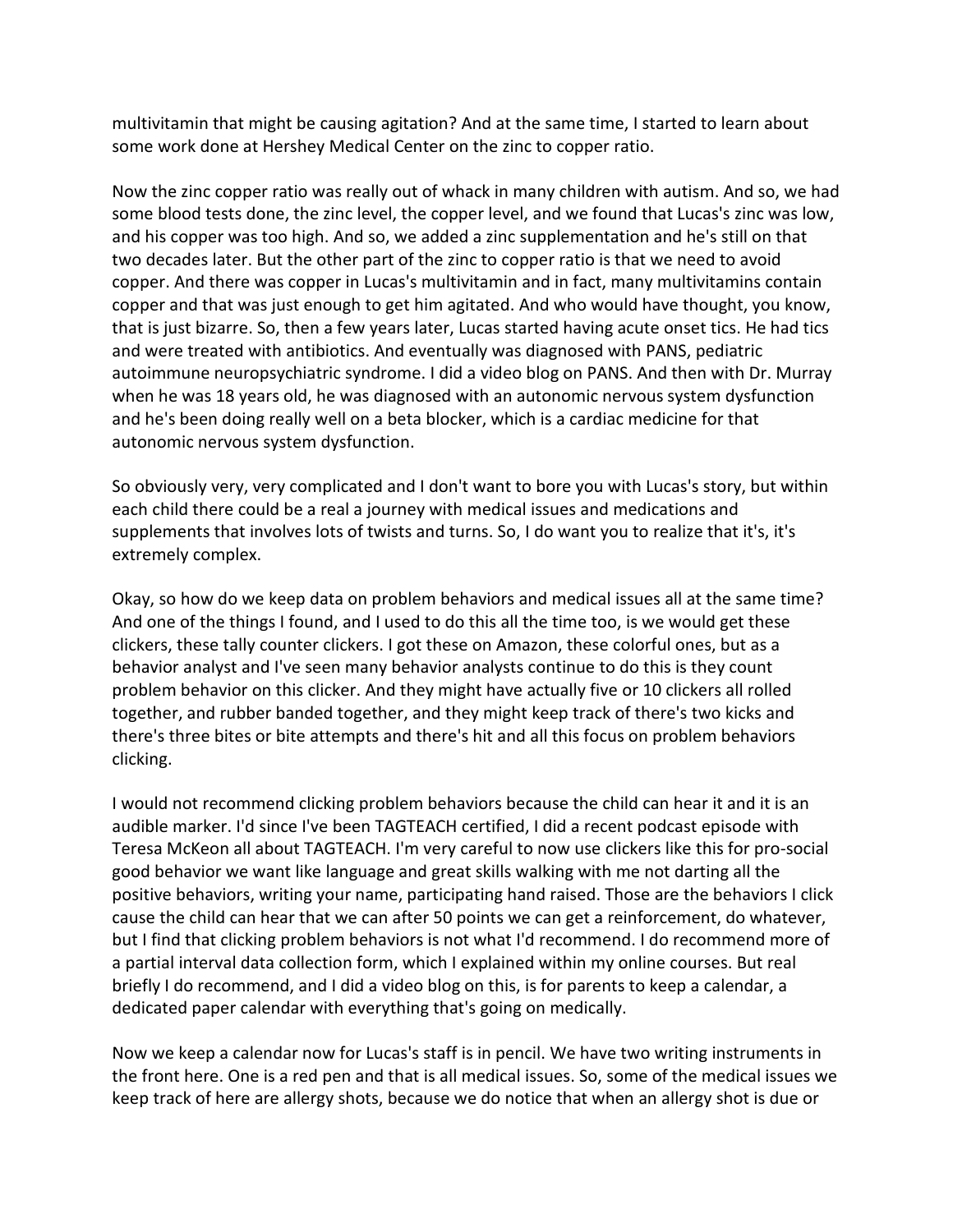when he's on antibiotics or when he has a fever, we can correlate that usually with agitation and potentially SIB. Using this calendar system, I brought this calendar just this week. We had a one-year allergy appointment, brought my calendar. I was able to say, oh, when was the last time? How many antibiotics has he had this year? How do you feel like the allergy shots are working? And we use Lucas's behavior, keep track of agitation, SIB, allergy shots, antibiotics, those sorts of things.

Some people in their calendar keep track of supplements, medications, any change. If we up a dose goes into this calendar and we use this calendar to make database decisions going back years. And so, I would highly, highly recommend working with families if you are a professional or if you're a parent getting a dedicated paper calendar and start keeping data.

Now I did, as I mentioned, do a video blog about how to teach kids to indicate that they are in pain. And one of the most important skills for kids, if you have a child or clients that cannot label and touch their body parts on command, like touch your head. What's this called? Label nose, label mouth. Be able to touch shoulders, touch you know, maybe some kids can learn neck and thumb. Maybe some kids can just learn the basics, head, belly, you know, toes, those sorts of things.

But we need to always prioritize body parts. And I am a big fan of Mr. Potato Head. It's one of my favorite tools. So, I'm a total fan of Mr. Potato Head and people say, well, that's not age appropriate for our teenager. If the teenager cannot label and touch body parts, then using Mr. Potato Head and other things to teach body parts is an absolute must as far as I am concerned. You can also use stuffed animals, larger pictures of a boy or a girl, and you can use real Band-Aids, to then teach, you know, booboo on his elbow, or booboo toes, or booboo head. The best time to teach a child to indicate they're in pain is when they have a visible injury. Like they fall down and they skinned their knee. That's when you want to be saying booboo on my knee.

So that is a big tip. And then hopefully that will generalize to more internal pain. The way we keep data on Lucas's effect his speed of response, any mild agitation, we don't wait just for selfinjurious behavior to keep data. We keep a lot of data to make sure that he is as happy as possible, as safe, as possible, as independent as possible. And he has some language but not enough language to say the pain is stabbing here and it goes behind my ear. So, we really need to be proactive and help him. So now we have from all the calendars and working with the physicians who've been wonderful, especially Dr. Murray who he's on that podcast number 28. We have been fortunate to get his aggression down from about once a month to once in two and a half years. We've gotten his self-injurious behavior down from say once a week to about once a month. And we have adjusted medication. We are on our seventh year of allergy shots, even though most people would have ended at five years.

So, it's just an ongoing process to keep him medically stable to keep him behaviorally stable. And it all is intertwined. So if you have a child or clients who don't know body parts, who are having self-injurious behavior, who need help, the best way I know how to help you, I mean these podcasts and video blogs are free and that's awesome that you're listening. But the best